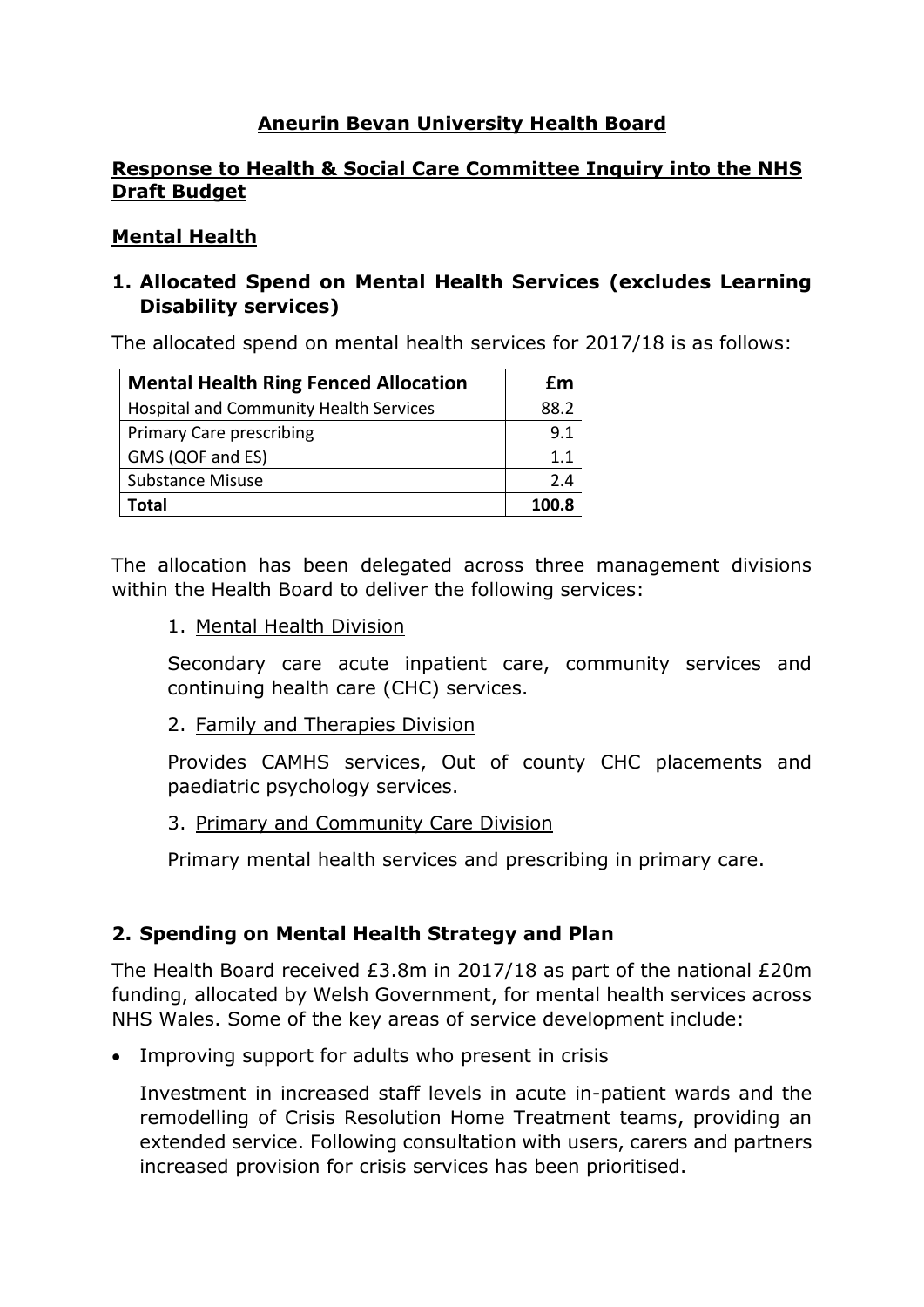Expansion of Psychiatric Intensive Care Unit (PICU)

An increase in local services (4 to 9 inpatient beds) should improve the pathway for patients and reduce the need to commission out of county CHC placements. This should be in place from January 2018.

Development of sustainable care support packages

Investment in more innovative 'In One Place' schemes, for those patients with complex needs, to access better support arrangements.

• Implementation of WCCIS

The implementation of the new system should improve management information and improve the quality of patient care.

Other services which have been developed and embedded into mainstream mental health services include:

- RAID (Rapid Assessment Interface Discharge) team established and assessing dementia patients in main acute hospitals at an early stage,
- Psychological therapy resources used to extend services and reduce waiting times for patients,
- Perinatal services team fully established, and
- Early intervention teams enhanced through use of CAMHS funding.

New services for children and adolescents with mental health problems have improved access in the following areas:

- Neurodevelopmental service,
- Crisis response,
- Eating disorder services,
- Emergency liaison, and
- Dialectal Behaviours Therapy.

# **3. Resources for Primary and Secondary Mental Health Services**

The following table provides a summary of the main areas of mental health spend across the Health Board: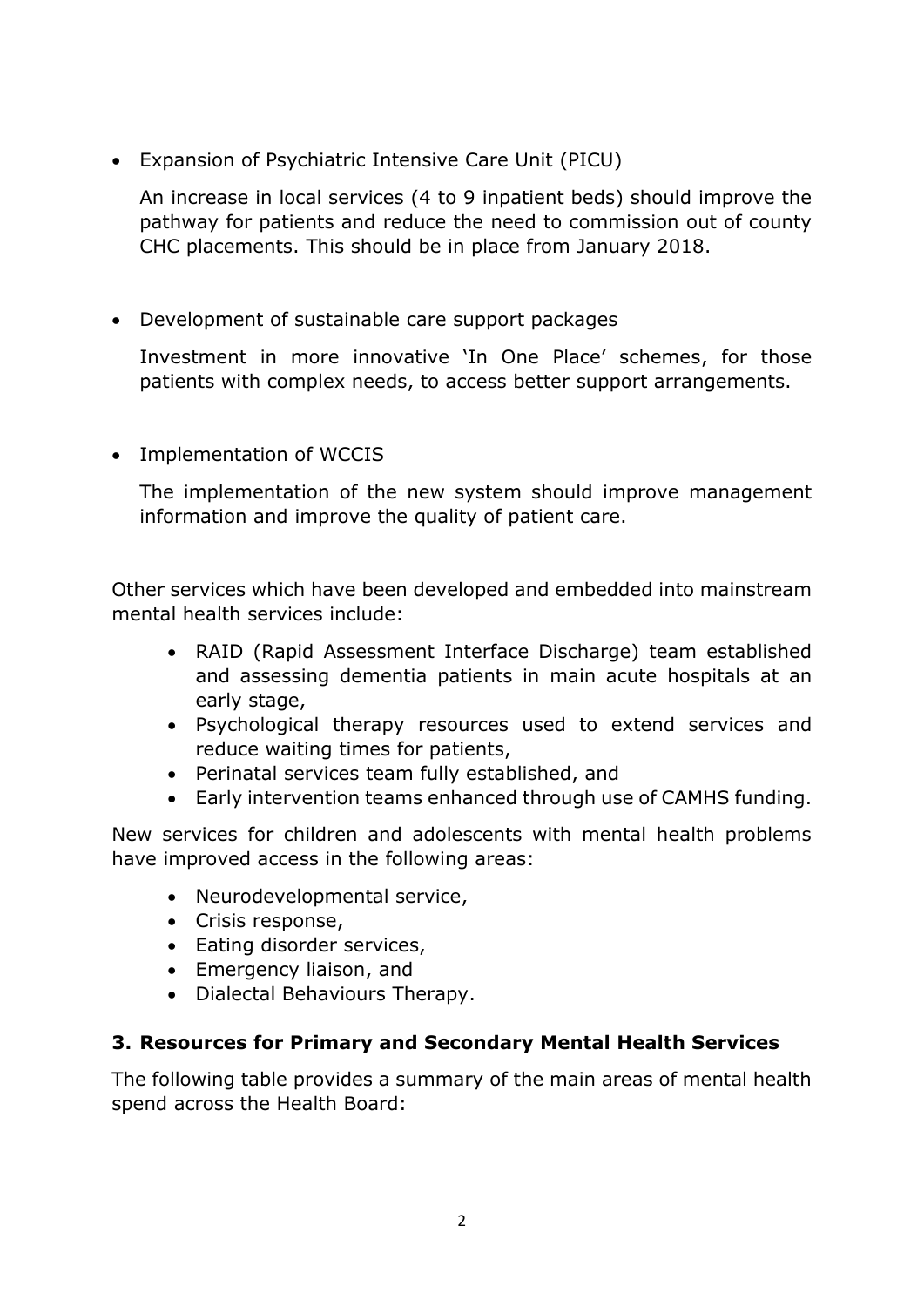| <b>Resources</b>                                                              | £m    |
|-------------------------------------------------------------------------------|-------|
| <b>Mental Health Division:</b>                                                |       |
| <b>Older Adult services</b>                                                   | 13.9  |
| <b>Adult services</b>                                                         | 17.0  |
| <b>Primary Care Measure</b>                                                   | 3.4   |
| Forensic                                                                      | 3.0   |
| Substance Misuse services (provided by the Health Board)                      | 1.8   |
| <b>Specialist Services</b>                                                    | 1.6   |
| Local Authority and third sector agreements                                   | 1.3   |
| Continuing Health Care (CHC) - excluding LD/EMI                               | 12.2  |
| Mental Health Management/Support services                                     | 5.3   |
|                                                                               | 59.5  |
| Continuing Health Care (CHC) - Elderly Mental Illness                         | 17.1  |
| <b>Family and Therapies Division:</b>                                         |       |
| <b>CAMHS</b>                                                                  | 4.3   |
| Continuing Health Care (CHC) - CAMHS                                          | 0.3   |
| Paediatric psychology                                                         | 1.0   |
|                                                                               | 5.6   |
| <b>Primary Care Division:</b>                                                 |       |
| Prescribing                                                                   | 8.8   |
| <b>GMS QOF/ES</b>                                                             | 1.1   |
| Local Authority and third sector provided services                            | 1.5   |
|                                                                               |       |
| Other primary care mental health provision (e.g. pharmacist, improved access) | 2.5   |
|                                                                               | 13.9  |
| <b>Other Mental Health Services:</b>                                          |       |
| Services provided by other NHS bodies                                         | 4.7   |
| WHSSC - specialist commissioned services                                      | 11.9  |
| Other secondary care provided services                                        | 4.2   |
|                                                                               | 20.8  |
| <b>Total</b>                                                                  | 116.9 |

# **4. The Impact of the Mental Health Measure on Spending**

The Mental Health Measure was implemented during 2012/13 financial year. Through a combination of additional funding and re-allocation of existing resources, the Health Board reconfigured its mental health services – including CAMHS – to provide a more comprehensive primary care mental health service.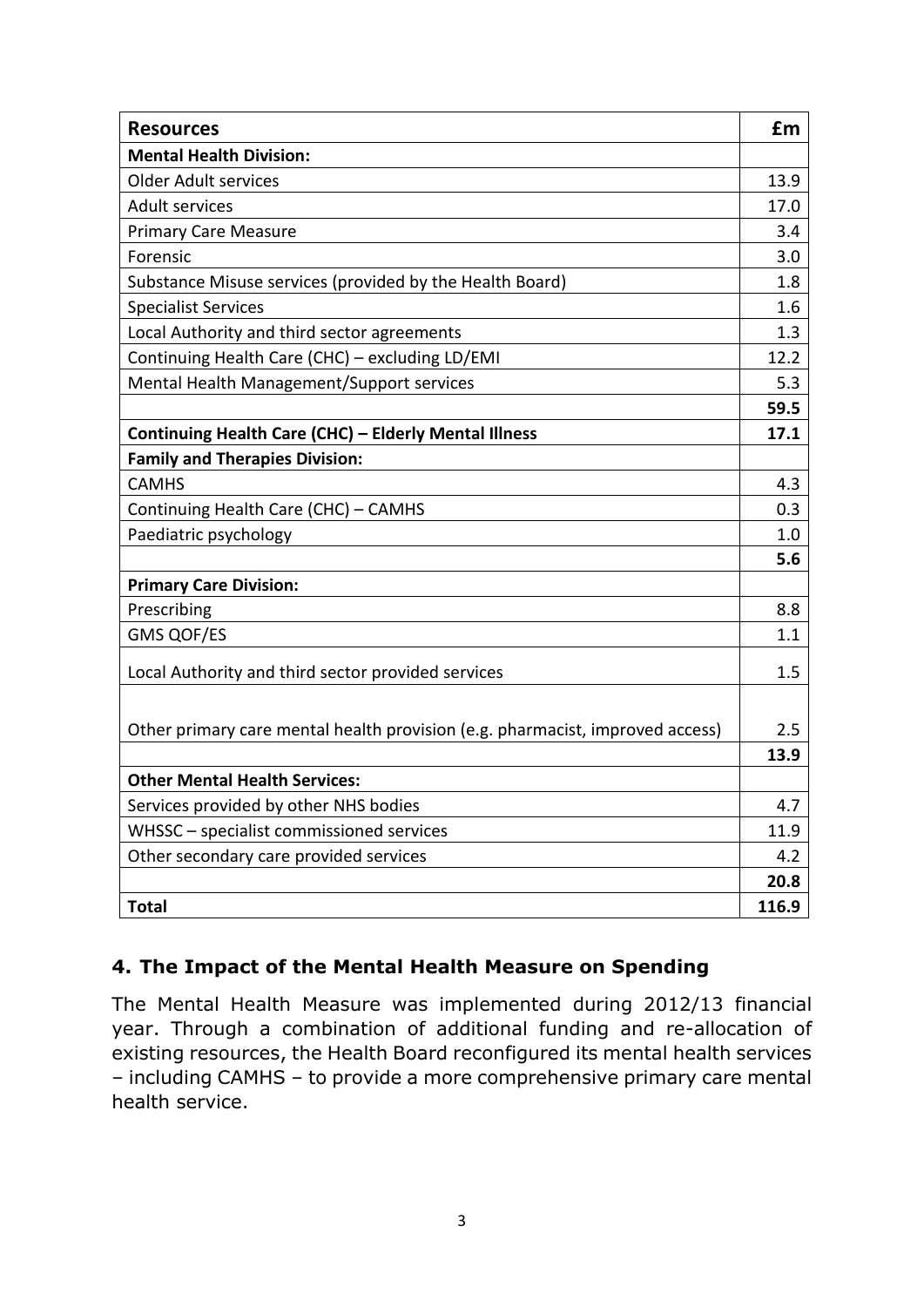The service has teams based in the five local authority areas and works closely with GP practices, taking referrals from practices and assessing and providing mental health care at an early stage.

The service has been extended over the last two years, through the use of Primary Care and CAMHS funding.

Tier 1 targets for assessing and treating patients have been consistently met for the last few months.

# **5. Spending on mental Health Services Delivered on the Prison Estate**

There are two prisons with the Health Board area at Usk:

- Usk Prison a 250 population Category C closed prison for adult male vulnerable prisoners, and
- Usk Prescoed a 230 population open establishment housing Adult Male Category D Prisoners.

The Health Board provides a small in-reach prison service costing £52k per annum.

The Wales Offender service initiative provides a service to probation officers to help with the management of patients with personality disorder problems, and to avoid re-offending. The funded service is £115k per annum.

In addition, the Health Board is experiencing growing numbers of patients requiring specialist mental health services including continuing healthcare in low secure services, including prisoners at the end of their sentence with Ministry of Justice restrictions.

# **6. Patterns of Demand and Expenditure on Mental Health Services in the Last 5 Years**

The Health Board has seen a £4.7m increase in spend on adult mental health services over the last 5 years, with the increase over the last two years proportionately higher. Service pressures from increasing number of patients with acute mental illness and those with long term continuing healthcare needs are putting services under pressure.

Continuing Health Care (CHC) costs have risen sharply over the last 2 years with adult mental health care costs rising by  $£1.6m(17%)$ . Plans for a new Low Secure and High and Dependency Unit are being developed to provide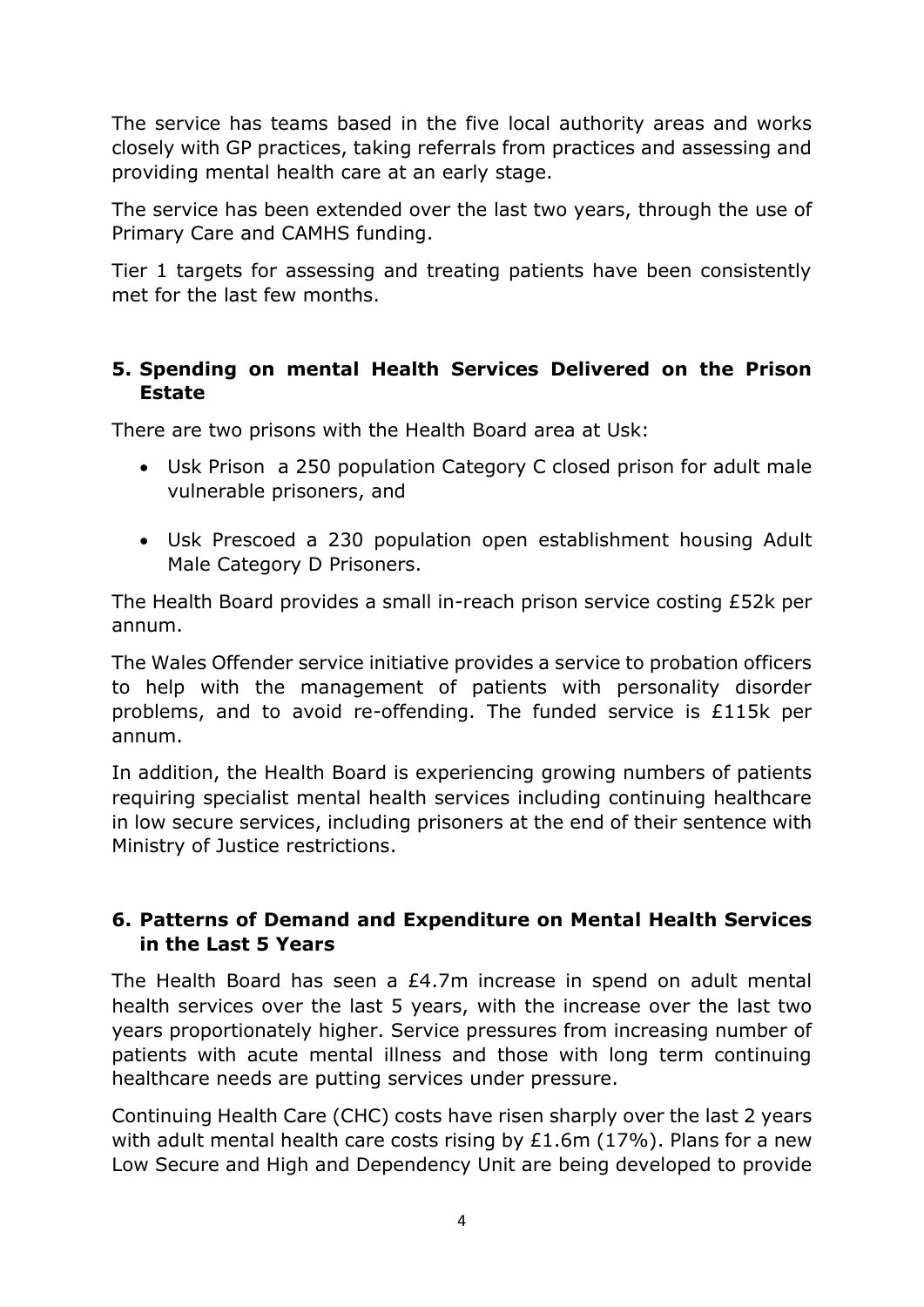more local, accessible services and reduce the reliance on out-of-county placements.

Elderly Mental Illness (EMI) CHC costs have almost doubled between 2012/13 (£8.9m) and 2016/17 (£17.1m). The number of patients with dementia is growing, placing additional pressure on mental health services across the Health Board.

The Health Board has experienced a shortage of mental health junior doctor posts from the Deanery and has had difficulty recruiting to some registered mental health nursing posts.

CAMHS services have experienced increased demand for its services over the last 5 years and responded with specific investments in more capacity to reduce waiting times.

# **7. Details of the operation of the ring fence for the mental health budget, including the extent to which it has determined spending on mental health; and the purpose and value of the ring fence.**

The ring fenced allocation acts as a check in the system. However, the Health Board actively commissions to improve health and deliver improved healthcare services for the whole of its population, including those with mental health needs.

# **Financial Performance**

 **Detail of overspend/underspend and reasons for this & key pressure areas and plans in place to make improvements**

Over the preceding three year IMTP period 2014/15 – 2016/17 the Health Board has achieved its statutory financial duties including delivery of a break-even financial position and has a track record of delivery in relation to financial performance. For 2017/18, the Health Board has received approval of its 2017/18 IMTP by Welsh Government and is forecasting a break-even position for the 2017/18 financial year.

On an in-year basis, as at the end of July 2017, the Health Board has an in-year deficit of £3m, with actions being put in place to deliver the forecast break-even position described. Key pressure areas for the Health Board include:

- Variable pay in particular the premium cost of agency nursing and medical staff supporting challenges in workforce supply,
- $\bullet$  Medicines management in particular the cost of growth in existing treatments in secondary care,
- Increased costs in relation to growth in specialised services and cancer treatments, and
- Delivery of premium cost activity and demand solutions to support improvements in performance delivery and sustain service delivery.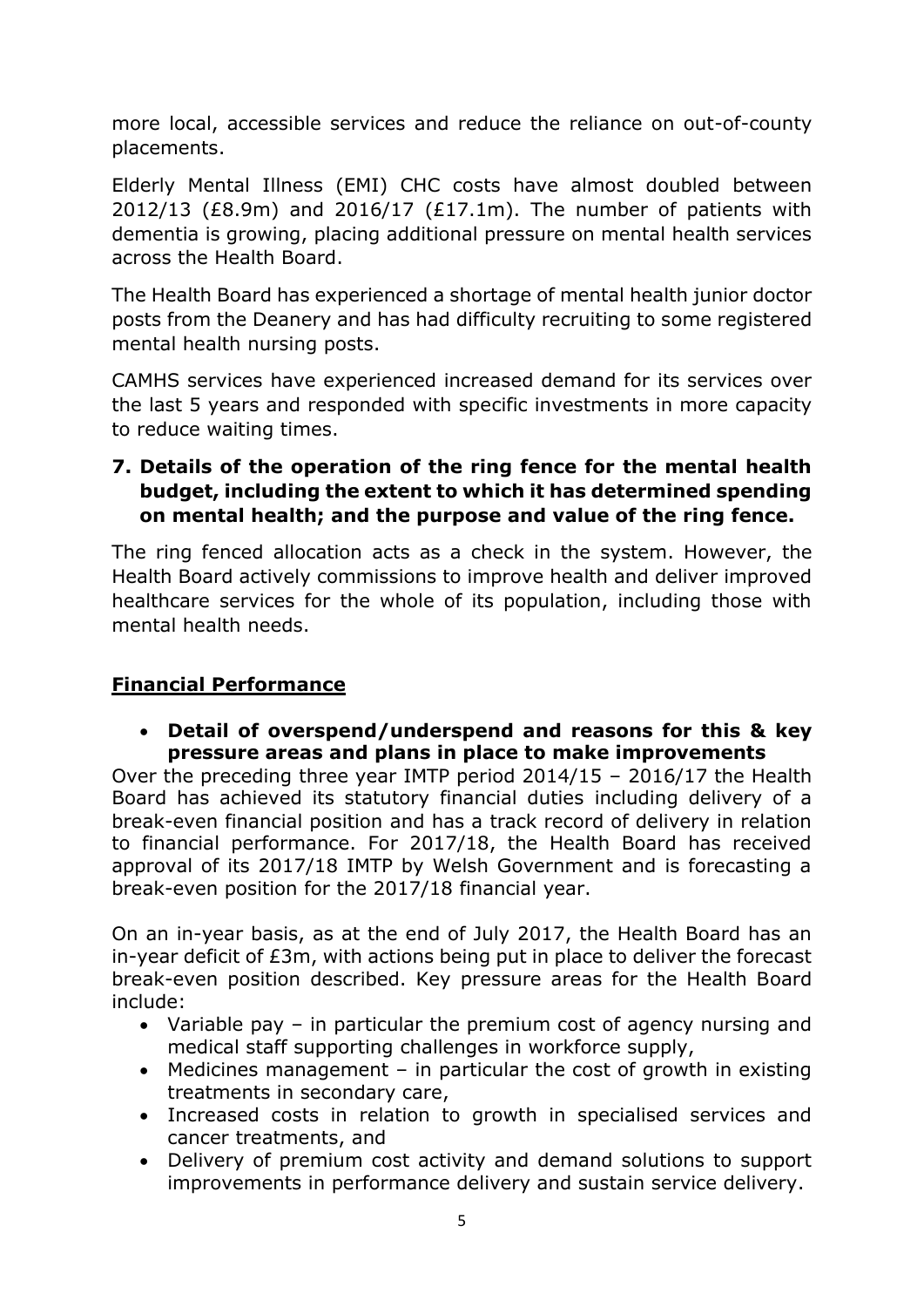There are a number of actions in place to improve this position including recruitment, stabilisation of rates of pay, actions to manage growth in demand, and delivering on further opportunities for improvement.

#### **Views on the perceptions that there remain opportunities for the NHS to make further efficiency savings**

The Health Board recognises and acknowledges the evidence base outlined by the Health Foundation's 'Path to Sustainability' report, which outlines the planning assumption that Health Board's should be planning on around 1.5% efficiency savings per annum to retain financial balance over the next 10 year period (provided additional funding is sustained and the current share of UK GDP). Historically, the Health Board has delivered in the region of 1.5% - 2% per annum, and there remain opportunities to deliver this level of improvement through:

- Technical efficiency including use of premium workforce costs, nonpay efficiency, medicines optimisation (e.g. loss of exclusivity)
- Allocative efficiency optimising high vs low value interventions relative to outcome gain
- Productivity delivering improvements in productivity and efficiency in line with best performing organisations and healthcare systems.

Whilst progress is being made on delivering improvements in each of these areas there remain opportunities to deliver further savings. Increasingly however, opportunities afforded by technical improvements are reducing and there is a need for a greater contribution from allocative efficiency approaches and gains.

#### **Any projected spend on technology and infrastructure to support quality and efficiency**

The Health Board is utilising technological and infrastructure developments to support improvements in quality and efficiency, supported through both capital and revenue programmes which will deliver both quality improvements and future savings. There are examples of local schemes to support Health Board priorities and regional and national developments to support consistent solutions across Wales. From a local Health Board perspective such examples include developing the Digitised Health Record (DHR), use of automated stock control systems in pharmacy (and looking to expand into other clinical areas), and developing Text Remind services to deliver significant improvements in missed outpatient appointments. At a national level, developments include the development of Welsh Community Information System (WCCIS), and the national patient flow system which are envisaged will deliver improvements in productivity, and release clinical time through increased automation to increase available direct patient care.

The Health Board is also developing its system infrastructure in relation to capturing patient related outcomes, which will allow the continued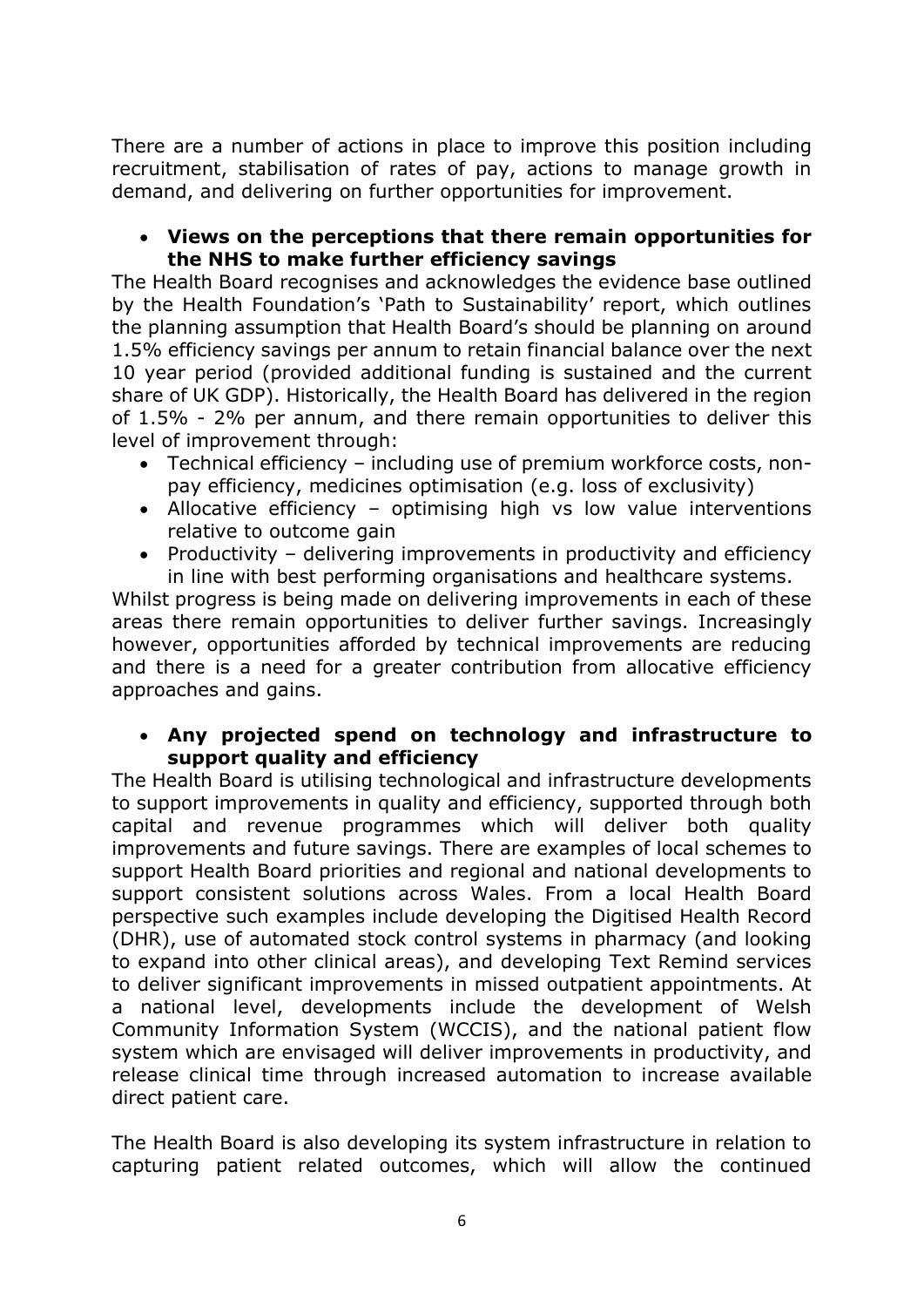development of a Value Based Healthcare approach and maximising the opportunities associated with developing a clear alignment and understanding of the relationship between costs and outcomes.

#### **Response to Welsh Audit Office (WAO) report on the implementation of the NHS Finance (Wales) Act 2014 (introducing 3 year financial plans to enable longer term planning)**

The Health Board considers that through the implementation of the NHS Finance Wales Act 2014 this has helped to provide:

- Greater clarity on future funding levels,
- A clear planning and delivery framework
- An environment to support the development of robust plans, and
- An IMTP approval mechanism.

Independent work such as the Health Foundation and Nuffield Trust reports have also contributed to understanding and providing clarity around future funding and spending outlooks.

The WAO report reflects a positon the Health Board recognises. In addition, the Health Board would support that there is a need to shift towards a three-year delivery environment aligned with approved IMTPs, but recognises the challenges associated with ensuring in-year delivery in large complex organisations.

#### **Views on the effectiveness of the 3 year plans**

The Health Board considers that the 3 year plan system is an improvement on the previous planning arrangement, and through the IMTP process a clear planning and delivery framework has emerged which provides the Health Board with a clear framework and mechanism to plan and deliver its services and associated strategic objectives and key performance targets. In addition, the Health Board is incentivised to ensure it has an approved 3 year plan with Welsh Government in relation to the increased autonomy that this enables, and incentives this may bring such as increased discretionary capital allocations.

In developing 3 year plans however, there remains a natural inclination to have an increased focus on the first year and ensure in-year delivery of key performance deliverables and service quality improvements in addition to financial balance. Through each annual IMTP process the Health Board is developing its approach to ensuring that future year's plans are developed with the same degree of robustness as the first year component and focus on medium term financial sustainability as well as in-year financial balance.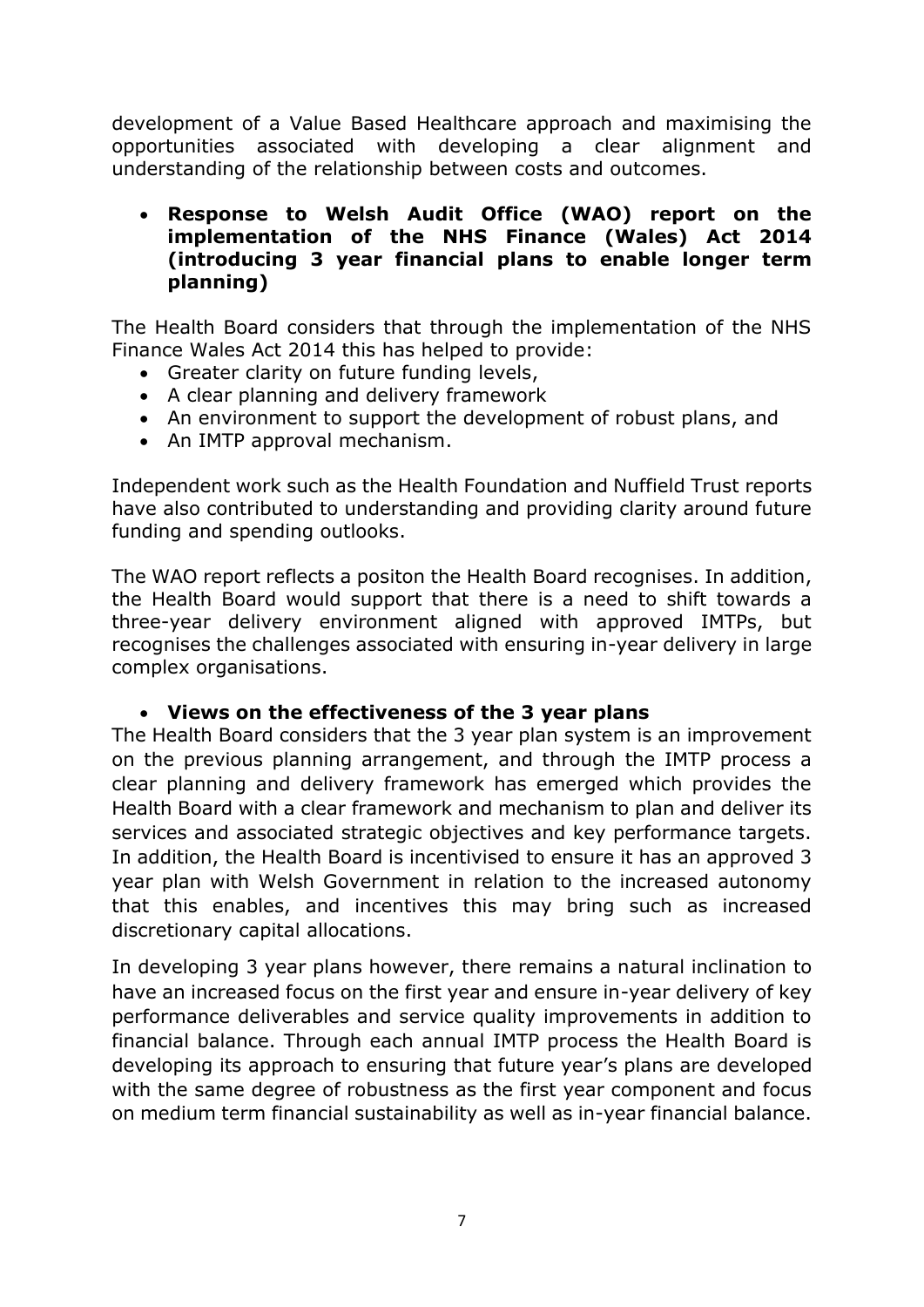#### **The reasons why none of the NHS bodies have so far made use of the new financial flexibilities under the Act**

Given the Health Board's ability to achieve its statutory financial duty in recent years there has been no detailed consideration of the need to use some of the new financial flexibilities under the Act. In relation to the position of NHS Wales as a whole, a key consideration in exploring the use of the financial flexibilities under the Act is how the system as a whole would retain financial balance, and how longer term plans are developed with a sufficient degree of assurance and robustness that future flexibility can be planned with certainty and any risks mitigated.

## **The pace of change**

 **Views on how effective current funding mechanisms are in driving transformational change**

The Health Board recognises that Welsh Government are allocating funding for specific purposes which at a national level is intended to support transformational change in areas such as developing out of hospital services, integrated care, use of technology to support increased efficiency, and mental health services. Whilst this approach is positive in support of those particular areas, having additional funding allocated in a defined way reduces Health Board flexibility to allocate additional resources in line with local priorities developed through the IMTP process. In addition, new funding whilst welcomed is relatively modest in comparison to the Health Board's total allocation, and the main focus for delivering transformational change needs to be delivered through Health Board approaches and utilisation of its total resource.

#### **The extent to which a preventative approach to funding services is currently possible**

There is evidence of funding services to support a preventative approach, both through Welsh Government directed policy and funding, and through local priorities as determined through the Health Board's IMTP. For example, the Health Board's Living Well Living Longer programme, and other programmes to support improved public health are key developments in looking to secure improvements in the population health. However, the ability to invest significant at scale in preventative health programmes is constrained by short term financial pressures and targets taking priority, and ensuring the Health Board remains in a sustainable financial position. The Health Board's Value Based Healthcare approach considering outcomes aligned to cost of services is a key strategic lever in considering relative outcome gain and ensuring this plays a greater part in prospective resource allocation and utilisation.

#### **Actions NHS bodies would like to see from Welsh Government to address these issues**

The Health Board's value based approach focuses on greater allocation of resources to improve the health outcomes for its population. The Welsh